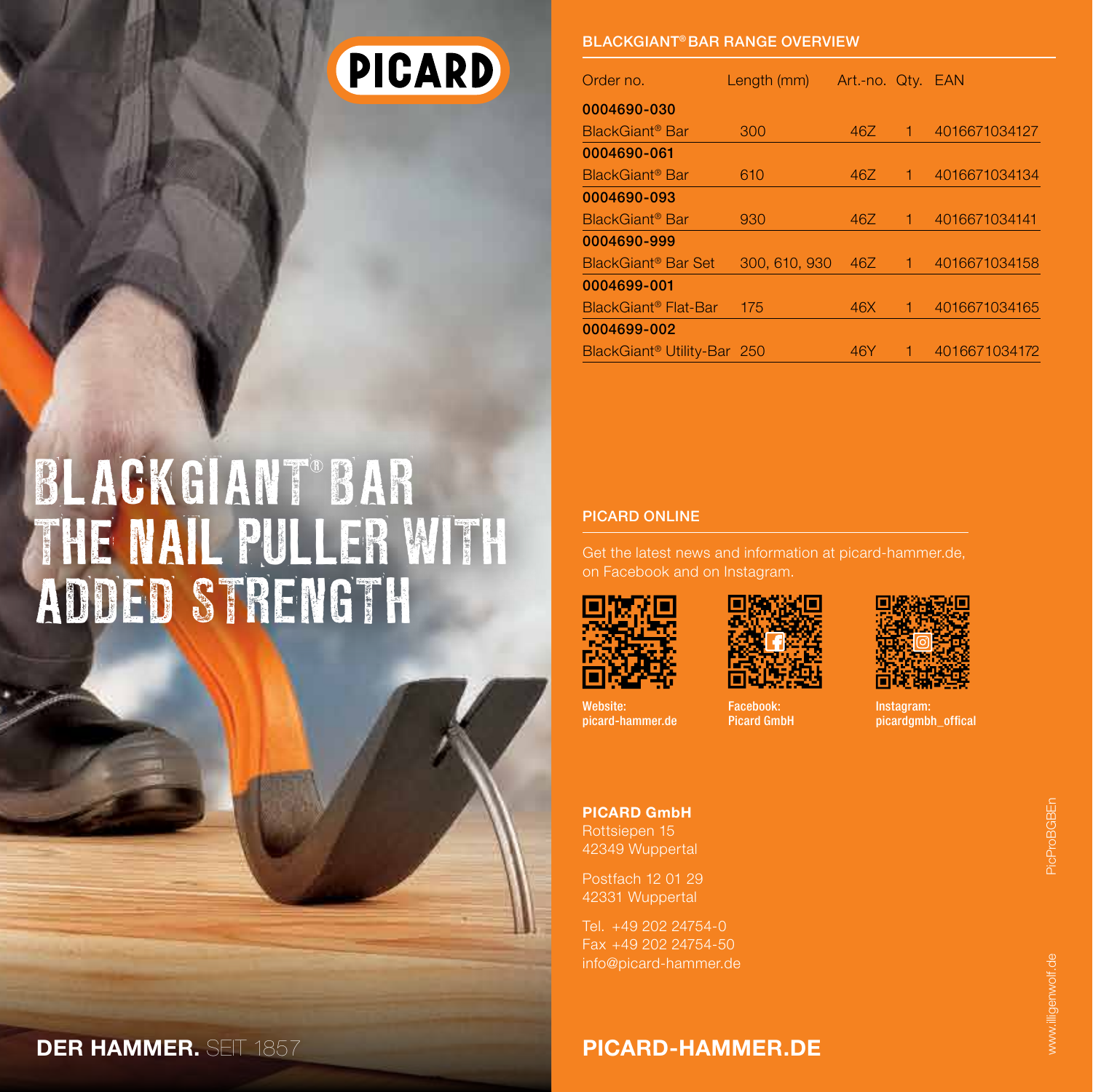With its precisely shaped blades, the BlackGiant® Bar is ideally suited to narrow cracks



- + Forged from a single piece
- + Wide surface
- + Rough-and-tough finish\*
- + Maximum leverage
- + Optimum profile

#### Robust, ideally shaped and cleverly designed

BlackGiant® Bar is the nail puller from PICARD designed for professional use. The ingenious shape extends its range of use to areas in which standard nail pullers have to try and fit: in narrow cracks, close to vertical surfaces and anywhere in which high leverage forces place maximum demands on the material quality.

The range includes the BlackGiant® Bar in lengths of 930, 610 and 300 mm, the BlackGiant® Flat-Bar and the BlackGiant® Utility-Bar.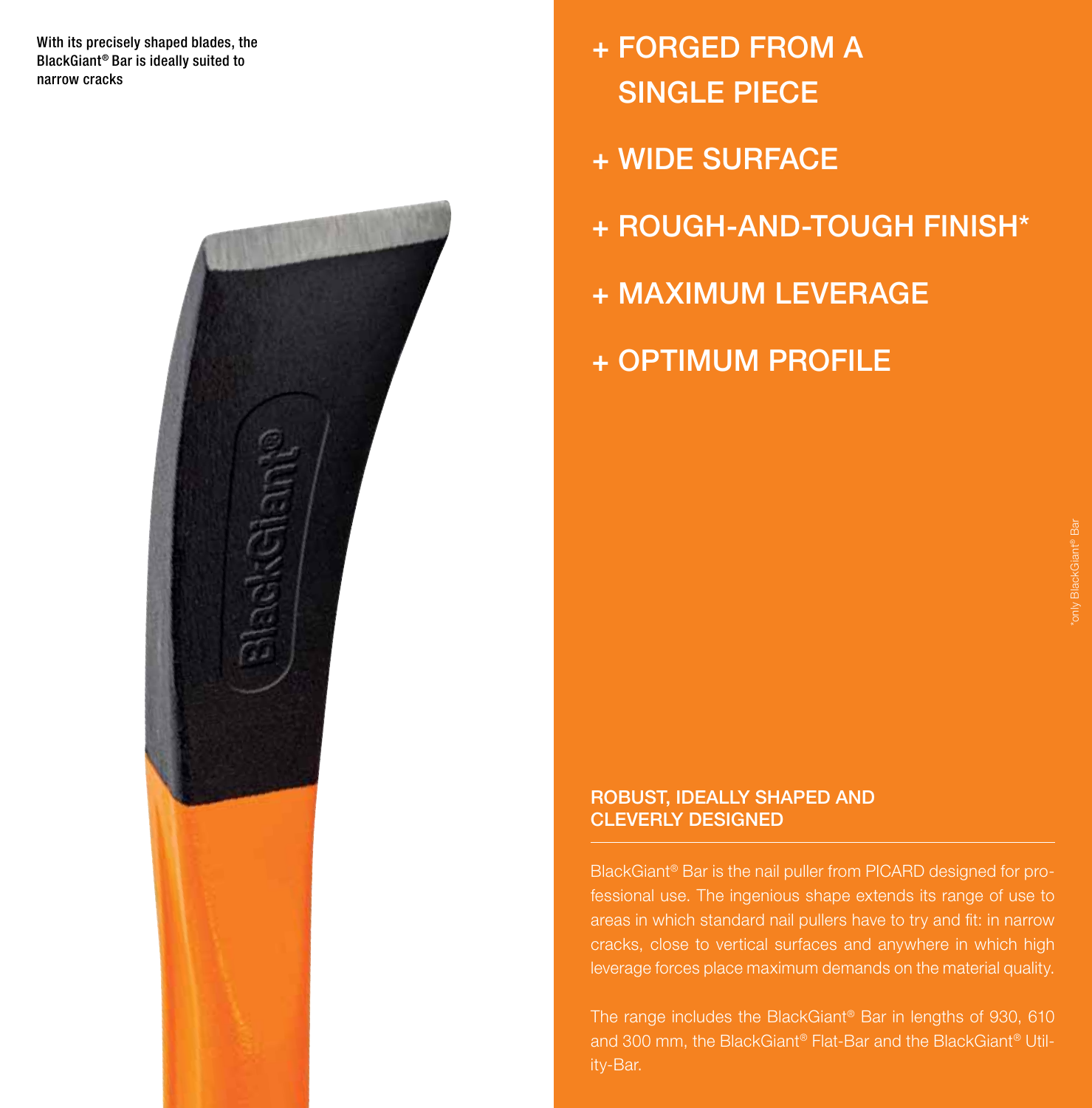



### $\mathsf{BLACKGIANT}^\circ$   $\mathsf{BAR}$  The three-part set contains

The BlackGiant® Bar, which is forged and hardened from a single piece offers impressively high-quality steel. It makes the tool longlasting and robust. But it wouldn't be a PICARD tool if the details didn't match too. That is how we are redefining the standard for what a nail puller can do. Available individually in three different lengths or as a set.





#### 01\_Monoblock tool

The BlackGiant® Bar is forged from one piece of alloyed steel, hardened and tempered for maximum durability.

#### 02\_Support surfaces

The extra wide forged support surfaces reduce the risk of unwanted damage to the underground.

#### 03 Rough-and-Tough finish

The rugged Rough-and-Tough finish creates a rough surface for improved grip of the BlackGiant® Bar. This is where smooth sanded conventional pullers fall down.

#### 04\_Progressive curve

The progressive curving of the round end increases leverage by more than 55 per cent. This ensures better transmission of forces.

#### 05\_90° Design

The round end is shaped in such a way that the BlackGiant® Bar is particularly useful to use on vertical surfaces. This 90° design ensures that the ideal length of travel is available to lever.

#### 06\_Ground blades

Precisely ground blades facilitate entry into narrow cracks.

#### 07\_Stable profile

The profile is shaped like a double T with a round end. This is not only easier to grip, but also more resistant to bending and lighter than traditional round or hexagonal profiles.

the BlackGiant® Bar in the lengths 300, 610 and 930 mm

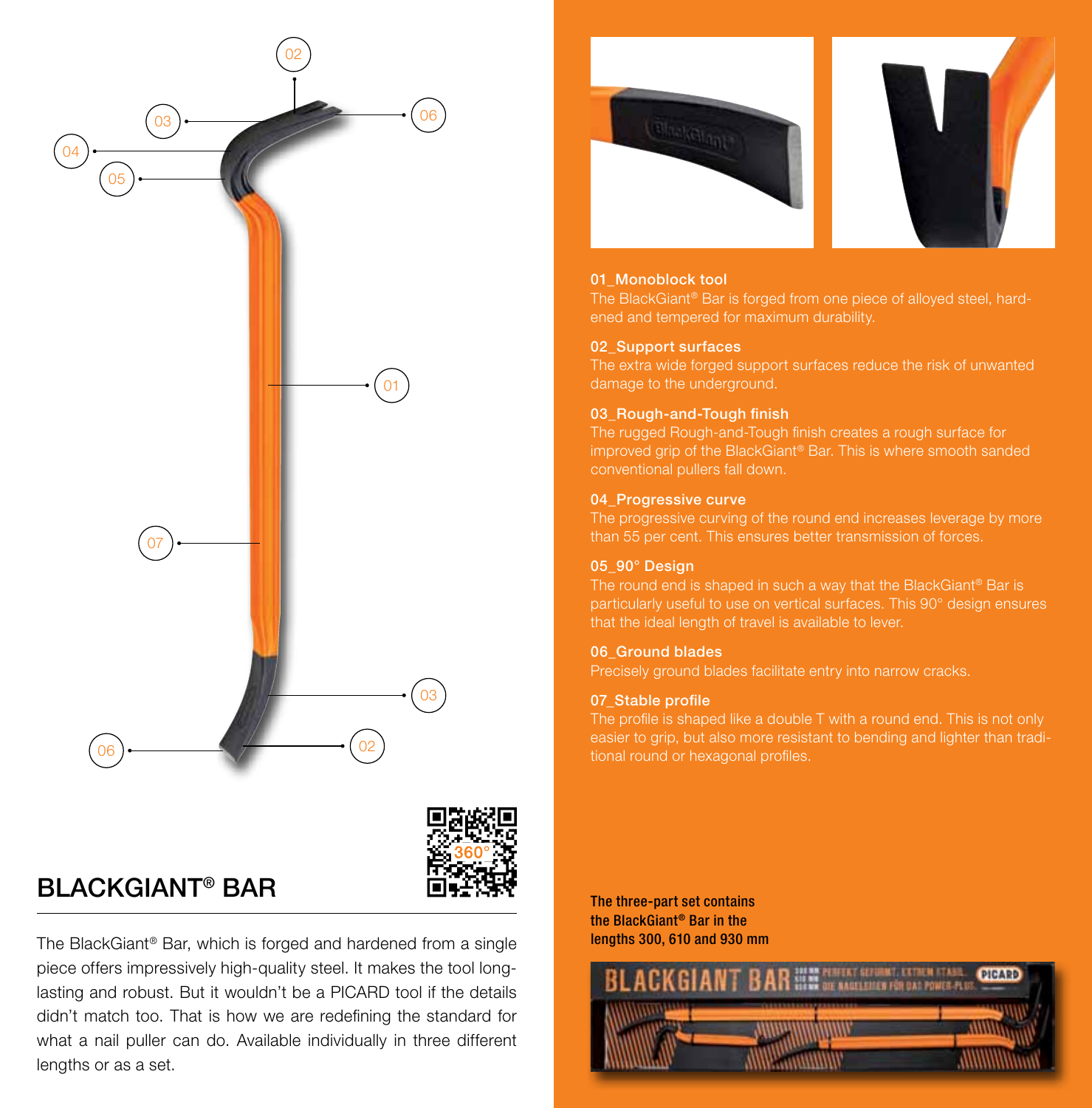







### BlackGiant® flat-baR

Small but perfectly formed: the BlackGiant® Flat-Bar is always to hand, without carrying much weight. It is as sturdy as it is light. With its wide surfaces and flat profile, it is an ideal tool for upholsterers, decorators, and also for roofing and joinery.

### 01\_Contact surface

The bright finished surfaces of the nail puller allow precise working in all areas.

#### 02\_Nail holder

To lift small and deep-set nails – where other nail pullers cannot succeed.

#### 03\_Pierced nail puller For effortless removal of firmly anchored nails.